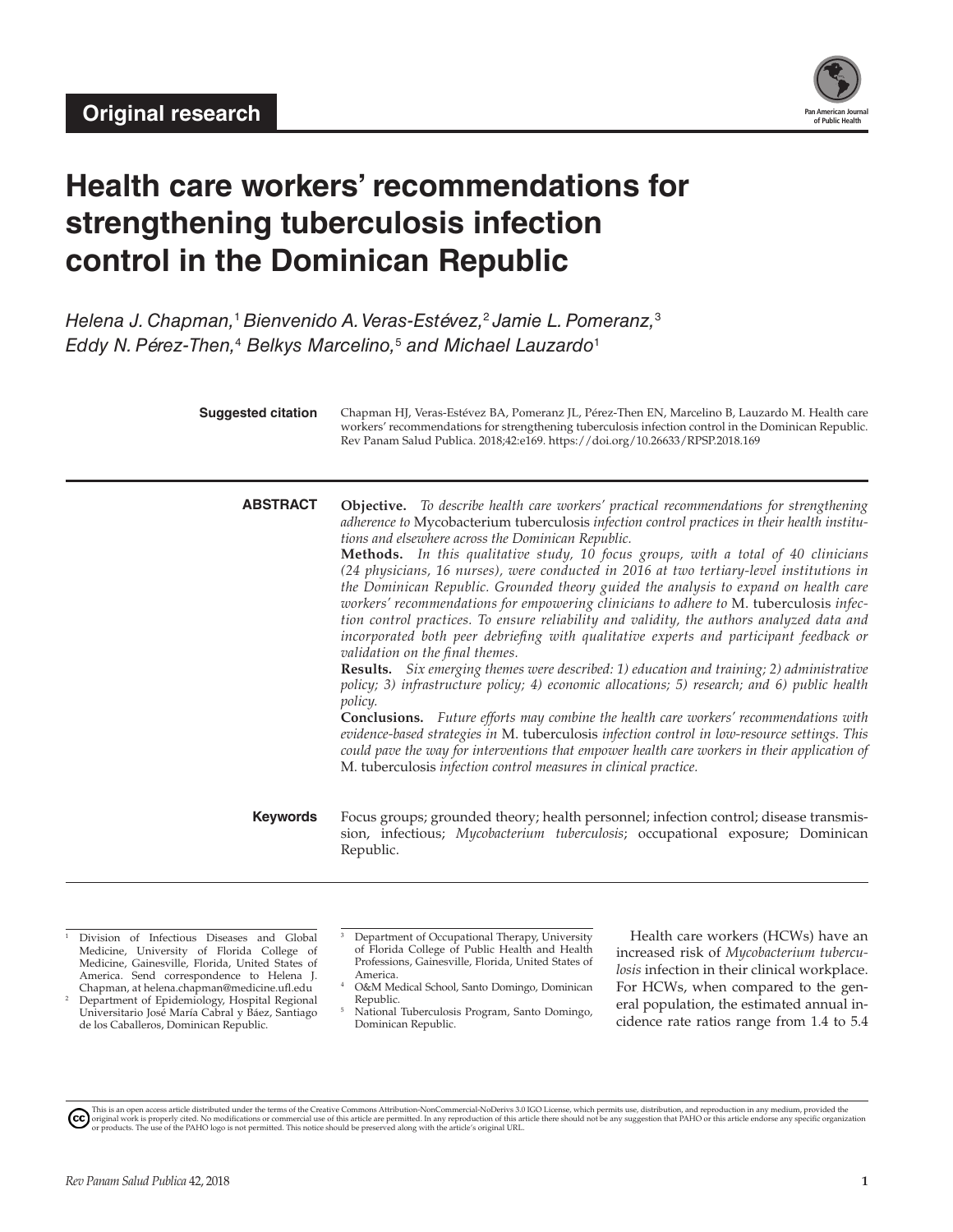in tuberculosis (TB) incidence regions with low TB incidence (< 50 cases/ 100 000 population), intermediate TB incidence (50–100/100 000 population), and high TB incidence  $(> 100/100 000$ population) (1). The provision of clinical care to TB patients, including those undiagnosed or noncompliant to recommended treatment, coupled with inadequate infection control practices in the health institution, can increase HCWs' occupational risk of *M. tuberculosis* infection or disease (2, 3). In order to safeguard the health and well-being of front-line HCWs in their clinical practice, the existence and application of robust *M. tuberculosis* infection control policies are essential to reduce risk of nosocomial TB transmission among HCWs or patients. Furthermore, it is important to understand HCWs' perceived risk of susceptibility, knowledge about *M. tuberculosis* epidemiology and burden on population health, and routine application of infection control measures in clinical practice (2, 4).

With more than 90% of TB deaths occurring in low- and middle-income countries, many health systems are challenged to implement international guidelines in TB prevention and control published by the World Health Organization and the United States Centers for Disease Control and Prevention (5, 6). HCWs may be unable to consistently adhere to these hierarchy-level practices in health care service delivery (5–7). These practices include: 1) administrative controls (e.g., implementing TB infection control plan; completing TB risk assessments); 2) environmental controls (e.g., controlling airflow in rooms; ensuring appropriate ventilation to remove contaminated air); and 3) respiratory protection (e.g., using protective masks for HCWs and patients; training patients about proper cough etiquette). These inconsistencies in applying scientific knowledge to clinical practice in infection control, sometimes described as the "knowledge–action gap," may stem from barriers within the health provider or health system, and may impact service delivery (8), requiring significant attention in TB prevention and control initiatives.

In 2016, the Dominican Republic Ministry of Health (MoH) documented intermediate TB incidence (60/100 000), multidrug resistance (2.9% in new cases; 34% in previously treated cases), and TB-HIV coinfection incidence (14/100 000) (9). Like in other low- and middle-income countries, in the Dominican Republic, health leaders face challenges that sustain hospital and community TB transmission. These challenges include social stigma that propagates myths, financial burdens for TB patients and families (10), overcrowded living conditions in urban areas and in rural settings saturated by sugarcane plantation (*batey*) communities of Haitian immigrants or persons of Haitian descent (11), and high levels of multidrug resistance and TB-HIV coinfection (9). However, the annual TB budget was US\$ 15 million in 2017, with 65% from domestic funds, 19% from international sources, and 17% as unfunded (9). This budget provides support for the National Tuberculosis Program (NTP) initiatives at local and national levels, such as health educational campaigns (e.g., school programs, community events), social programs (e.g., nutrition supplements, financial subsidies), and directly observed treatment, short-course (DOTS) management.

To date, three studies have reported on the occupational risk of *M. tuberculosis* in tertiary-level health institutions in the Dominican Republic. One descriptive study, by the Dominican NTP, documented the scope of TB disease in 111 HCWs (39 nurses, 20 janitorial staff, 13 physicians, 7 laboratory personnel, 6 maintenance staff, 4 administrators, 1 dentist, and 21 persons of unknown job category) employed at 49 tertiary-level health institutions between 2005 and 2012 (12). Subsequently, two published qualitative studies examined adherence to *M. tuberculosis* infection control practices among HCWs in two tertiary-level health institutions in the Dominican Republic (13, 14). The authors of the latter two studies employed a grounded theory approach to first identify barriers to HCWs' consistent use of recommended *M. tuberculosis* infection control practices. Using semi-structured interviews with HCWs, the authors identified five barriers, which were categorized as either intrinsic factors (sense of invincibility of HCWs, personal beliefs of HCWs related to direct patient communication) or extrinsic factors (low provider-to-patient ratio at institutions, absence of TB isolation units for patients within institutions, limited availability of protective masks for HCWs). Then, the authors facilitated focus group discussions with HCWs to

further explore how each identified barrier influenced the HCWs' decision-making process in *M. tuberculosis* infection control practices, resulting in the development of a theoretical model.

Empowering HCWs to adhere to *M. tuberculosis* infection control measures in clinical practice and establish intersectoral collaborations with primary-, secondary-, and tertiary-level health institutions is indispensable to maximize TB prevention and control efforts and end TB transmission in high-risk population groups. In this qualitative study, we describe HCWs' practical recommendations for improving adherence to *M. tuberculosis* infection control practices in their health institutions and across other entities in the Dominican Republic.

# **METHODS**

# **Setting and sample**

During May 2016, a qualitative study was conducted to examine HCWs' recommendations for strengthening HCWs' adherence to *M. tuberculosis* infection control practices in their health institutions and elsewhere across the Dominican Republic. Two tertiary-level health institutions, in the cities of San Pedro de Macorís (Hospital A) and Santiago de los Caballeros (Hospital B), were selected, based on the MoH's report of high TB caseloads and established medical training programs in primary care and emergency medicine. In these two institutions, a purposive sample of 40 clinicians (24 physicians, 16 nurses) in emergency, family, and internal medicine specialties participated in 10 focus group discussions, of the same sex and occupation to minimize potential power dynamics (15). Inclusion criteria were clinicians with full-time employment and who had completed at least one year of postgraduate medical specialty (physicians) or nursing training (nurses).

# **Procedure**

Using a semi-structured interview guide, the first author (HJC) employed 13 questions to elaborate on five barriers identified from previously published studies (13, 14), eliciting the clinicians' practical recommendations for improving adherence to *M. tuberculosis* infection control practices. Interview probes were used to clarify responses (16). The first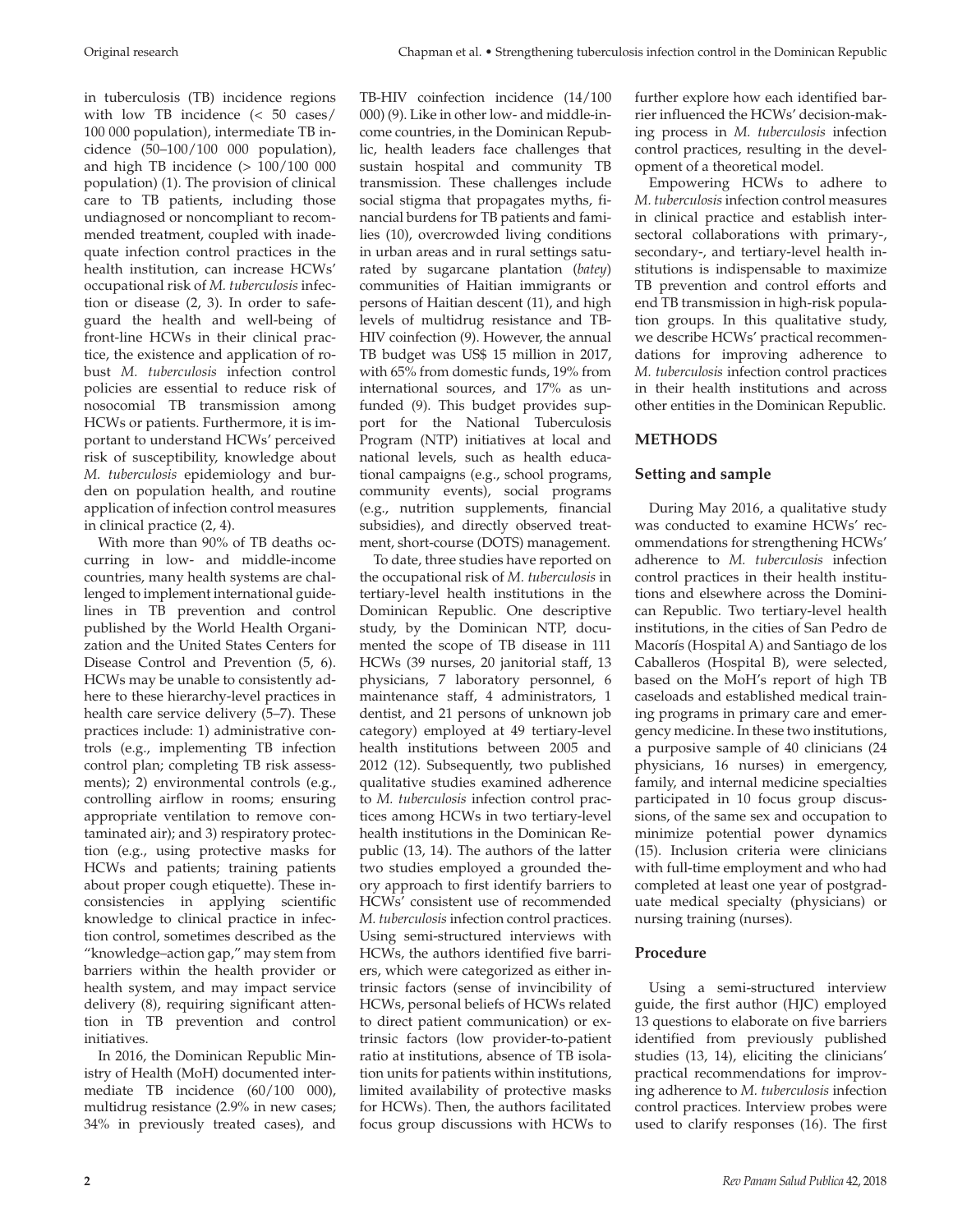author directed each focus group discussion, which was digitally recorded. Ranging in length from 45 to 60 minutes, the gatherings were held in a vacant conference room within the institution. These sessions allowed participants to reflect on the phenomenon (e.g., *M. tuberculosis* infection control measures) and discuss similar or conflicting viewpoints (17), based on recommendations to strengthen *M. tuberculosis* infection control practices. With their respective medical or nursing training, participants shared similar experiences yet exhibited sufficient diversity to facilitate group interactions (17, 18). After each session, the first author prepared field notes from jottings about interactions with HCWs and daily logs of institutional activities (16). To compensate them for their time, participants were provided a small assortment of office supplies. When no new information emerged from data collection, saturation was reached and data collection ceased (19).

### **Data analysis**

All interview data and field notes were transcribed verbatim in Spanish, de-identified for confidentiality, and confirmed by the second author (BAVE), a bilingual Dominican physician. QSR International's NVivo 11 qualitative data analysis software (QSR International Inc., Burlington, Massachusetts, United States of America) facilitated data management of transcripts during the coding process. We used grounded theory and dimensional analysis techniques to guide the analysis process (19, 20).

Prior to data collection, the first two authors (HJC and BAVE), who were knowledgeable about TB control and the five described barriers, created general coding categories. The two authors independently coded data transcripts and then met to discuss discrepancies in the analysis and to settle on emerging themes. Memo writing was used to further examine the phenomenon throughout the analysis process (21). The two authors used open coding to identify categories from data, axial coding to identify relationships between categories, and selective coding to develop the principal themes of the theoretical framework (22). In order to improve scientific validity and rigor, they used techniques such as comparative analyses to compare and contrast categories

in theory development (22), card sorting to examine relationships in emerging themes (23), and audit trails to record the data collection process (24). They also incorporated participant checking (25), for study participants to provide feedback or validation on the final themes and interpretations, as well as peer debriefing (26), with qualitative research experts of the University of Florida Qualitative Research Colloquium offering advice on study design and analysis.

### **Ethical considerations**

This study was authorized by the institutional review boards of the University of Florida (Gainesville, Florida, United States) and O&M Medical School (O&Med) (Santo Domingo, Dominican Republic). The protocol was approved by the Dominican Republic NTP, the Department of Academics of Hospital A, and the institutional review board of Hospital B. All participants signed written informed consent for study participation. Measures to maintain confidentiality of participants and their responses were strictly maintained, using standard survey codes (e.g., A) or standard focus group codes (e.g., FG-01).

#### **RESULTS**

A total of 10 focus group discussions were conducted with 40 participants (24 physicians, 16 nurses). Of the 24 physicians, 4 were trained in internal medicine, 6 in family medicine, and 14 in emergency medicine. Eight physicians were second-year medical residents, and 16 were third-year medical residents. Of the 16 nurses, 4 were employed in the department of internal medicine, and 12 worked in the department of emergency medicine. Four nurses had one year of nursing training (e.g., certificate level), two had two years of nursing training (e.g., associate level), and 10 had four years of nursing training (e.g., bachelor level).

Five emerging themes were described at the institutional level: 1) education and training; 2) administrative policy; 3) infrastructure policy; 4) economic allocations; and 5) research. A sixth theme (public health policy) emerged only at the national level. Table 1 displays six emerging themes described at the national level. Table 2 presents six

categories of proposed recommendations described by HCWs.

### **Education and training**

Participants described the need to educate, train, and empower HCWs and patients in their institutions, including in terms of understanding TB disease and preventive measures, dispelling myths about transmission, and reducing TB-associated stigma or discrimination. One family physician suggested that preemployment training seminars that incorporate scientific and social aspects of TB pathology and infection control would be ideal for HCWs: "Orientation workshops can be conducted when [health care workers] start their employment . . . . If there is any stigma or bias, then it can be eliminated . . . They can be reminded of appropriate biosecurity measures, review pathology, and then they will be prepared to work."

One family physician mentioned that daily health campaigns would reduce misconceptions regarding the importance for TB infection control and adherence to medications: "When TB patients are admitted to the hospital, we can go in teams to educate them with proper facts . . . . This can raise awareness with patients and families." Also, participants highlighted that nonclinical HCWs, such as administrators or janitors, are frequently overlooked in educational programs. One internal medicine physician said that regardless of their previous training, HCWs are employed in a workplace where they may have close daily interactions with TB patients: "Mandatory workshops should be offered for every employee [in the health institution]." Participants also described the importance of HCWs' comprehension of the current TB health burden in the Dominican Republic and their regular contemplation of their role in delivering preventive health care services.

#### **Administrative policy**

Participants emphasized that administrative policies should be strengthened to promote the intertwined factors in TB infection control and patient management that are essential for reducing disease propagation in hospitals and communities. Many described the need for health institutions to recognize multiple workplace hazards, and, in effect, prioritize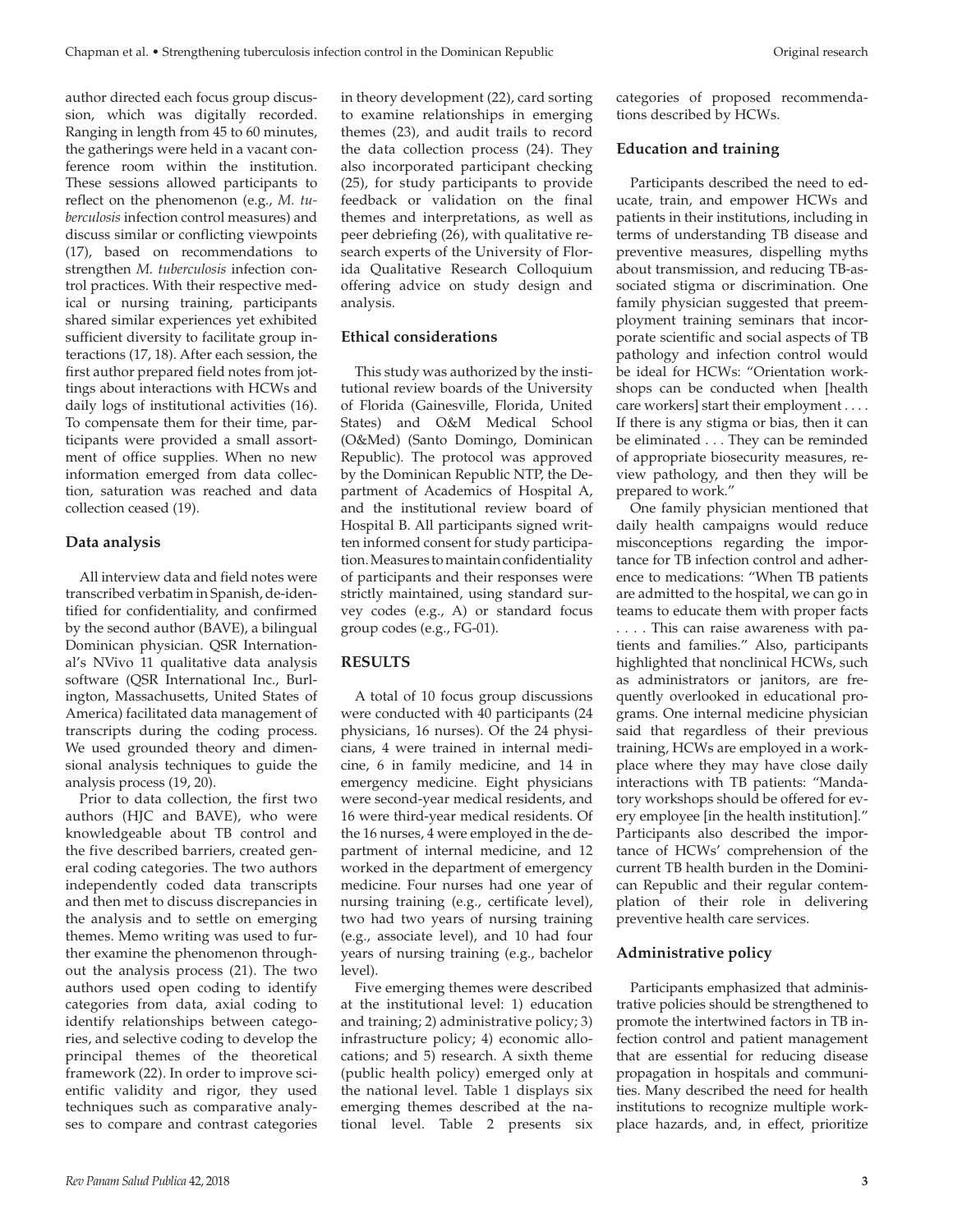#### **TABLE 1. Emerging themes, as described by health care workers in 2016, to improve** *Mycobacterium tuberculosis* **infection control measures at the national level in the Dominican Republic**

| Topic/Theme description                                                                                               | Comments from participants <sup>a</sup>                                                                                                                                                                                                                                                                 |
|-----------------------------------------------------------------------------------------------------------------------|---------------------------------------------------------------------------------------------------------------------------------------------------------------------------------------------------------------------------------------------------------------------------------------------------------|
| Education and training                                                                                                |                                                                                                                                                                                                                                                                                                         |
| Increasing TB <sup>b</sup> awareness and community buy-in                                                             | 1. "Larger campaigns and promotions on the OMSA [bus], you can educate the public<br>about TB preventive measures." (P-EM)<br>2. "If you attend a <i>junta de vecinos</i> <sup>c</sup> meeting, you will be able to more easily reach and build<br>rapport [regarding promotion and education]." (P-EM) |
| Administrative policy                                                                                                 |                                                                                                                                                                                                                                                                                                         |
| Expanding supervisory infection control teams                                                                         | 1. "I would form a general supervisory team to evaluate all hospitals with patient isolation<br>wards." (N-IM)                                                                                                                                                                                          |
| Providing periodic health assessments for employees of high-risk<br>occupations                                       | 1. "Go to each company and conduct biannual exams for each employee, including sputum<br>samples. If you can detect TB, then transmission will not continue." (N-EM)                                                                                                                                    |
| Infrastructure policy                                                                                                 |                                                                                                                                                                                                                                                                                                         |
| Designating specific hospitals or subcenters <sup>d</sup> for TB management                                           | 1. "Prepare another hospital to receive patients with respiratory diseases in order to rule out<br>pulmonary TB." (P-FM)<br>2. "There should be a subcenter model, where all who go to subcenters know that they will be<br>discharged cured of TB." (N-EM)                                             |
| Establishing strong community links with hospitals and UNAPs <sup>e</sup> for<br>TB management                        | 1. "Contact other centers, making a network between us and nearby public and peripheral<br>centers so that we can work together and not overload hospital capacity." (P-EM)                                                                                                                             |
| Economic allocations                                                                                                  |                                                                                                                                                                                                                                                                                                         |
| Prioritizing population health indicators to achieve SDG <sup>t</sup> targets<br>Assessing the national health budget | 1. "Inform federal authorities of the high TB incidence in this hospital." (P-EM)<br>1. "Without emphasizing politics, there should be an increase in the gross domestic product<br>that provides health resources." (P-FM)                                                                             |
| Research                                                                                                              |                                                                                                                                                                                                                                                                                                         |
| Emphasizing epidemiologic studies to examine TB burden                                                                | 1. "This type of study and analysis can help contribute to eradicate TB because of its<br>prevention focus." (P-EM)                                                                                                                                                                                     |
| Public health policy<br>Identifying limitations in local or national political leadership                             | 1. "Decentralize health policy. These programs have not been successful because politics is<br>prioritized over patient health due to economic interests." (P-EM)                                                                                                                                       |
| <b>Source:</b> Prepared by the authors, using the study data.                                                         |                                                                                                                                                                                                                                                                                                         |

 $^{\rm a}$  The coding in parentheses for the participants is for the profession and the area of work. The professions are: N, nurse; P, physician. The areas of work are: EM, emergency medicine; FM, family medicine; IM, internal medicine.

b TB = tuberculosis.

 $^{\circ}$  A *junta de vecinos* is a community-based council that facilitates interactions between community members and local government offices of the provinces. It aims to improve community development and protect the collective interests of community members.

d Subcenters are health centers, with fewer than 40 beds, that provide basic health services to local communities.

e UNAPs = *unidades de atención primaria* (primary care units).

f SDG = Sustainable Development Goal.

health and well-being of HCWs through stricter policies. One emergency physician suggested that daily workplace stressors can affect HCWs' physical and mental health, and called for periodic assessments: "There should be biannual medical evaluations for all health care workers . . . . We evaluate patients, but they do not evaluate us." Participants acknowledged stressors related to heavy work schedules, reasoning that having more HCWs in clinical areas could reduce their individual workloads. Another emergency physician proposed decreasing cumulative work hours per HCW as a way to cut the risk of workplace hazards: "Reduce work schedule hours for health care workers, since the longer the time spent in clinical areas, the greater the risk of infection." Finally, several participants said that *M. tuberculosis* infection control

strategies should be compulsory, and that clinical staff should be monitored for adherence to those guidelines. One emergency physician suggested that HCWs sign an employee contract laying out graded punishments, with a maximum of three offenses allowed before removal from the institution: "An employee has a first offense, and they would deduct three pesos from the salary. On the second offense, they would deduct a greater amount from the salary. On the third offense, the employee would be fired."

# **Infrastructure policy**

The participants believed that health institutions should improve the physical infrastructure, such as by having adequate ventilation in exam rooms and TB isolation wards and reducing patient overcrowding. These changes would cut the risk of nosocomial *M. tuberculosis* transmission among HCWs and patients. One internal medicine physician said that TB isolation wards are essential "as a specific area for patients with respiratory symptoms, under clinical evaluation for tuberculosis," to separate out and assess patients with TB or suspected of having active TB from susceptible patients. Participants stated that separate wards—without additional stigma or shame—would be appropriate and fair for TB patients, since TB is a curable disease. Another internal medicine physician said that modifications in infrastructure should be in line with the number of admissions and external consultations: "I would create an [isolation] area that matches the size of the health center."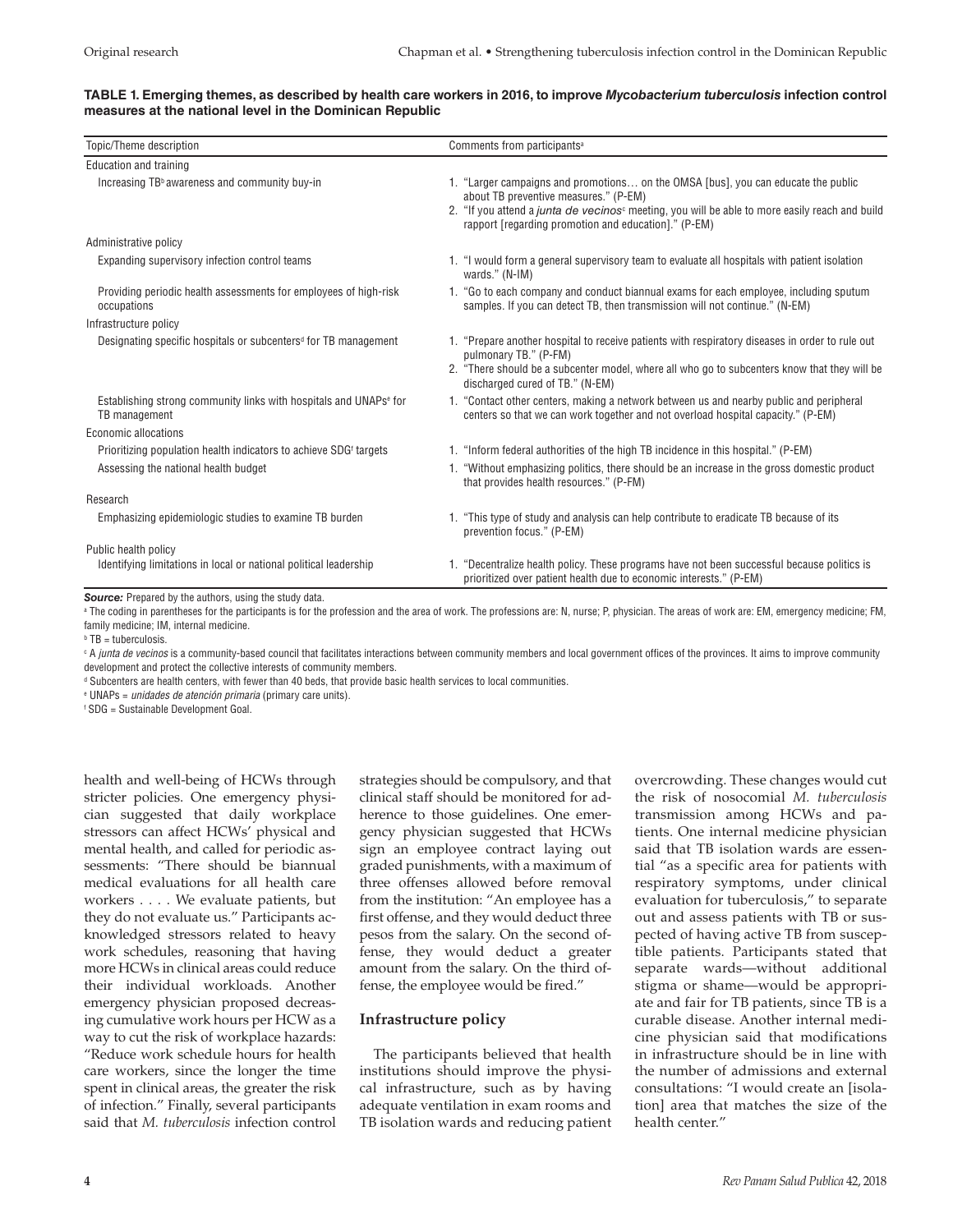| TABLE 2. Recommendations made by health care workers (HCWs) in 2016 to improve Mycobacterium tuberculosis infection |  |  |  |  |  |  |  |
|---------------------------------------------------------------------------------------------------------------------|--|--|--|--|--|--|--|
| control measures at the institutional and national levels in the Dominican Republic                                 |  |  |  |  |  |  |  |

| Topic/Theme description          | Institutional recommendations                                                                                                                                                                                                                                                                                                                                                                                                                                                                                                                                                                                                                                                                                                                                                                                                                                                                                                                                                                                                                                                                                                                                                    | National recommendations                                                                                                                                                                                                                                                                                                                                                                                                                                                                                                                                                                                                                                                                                                                                                                                                                                                              |
|----------------------------------|----------------------------------------------------------------------------------------------------------------------------------------------------------------------------------------------------------------------------------------------------------------------------------------------------------------------------------------------------------------------------------------------------------------------------------------------------------------------------------------------------------------------------------------------------------------------------------------------------------------------------------------------------------------------------------------------------------------------------------------------------------------------------------------------------------------------------------------------------------------------------------------------------------------------------------------------------------------------------------------------------------------------------------------------------------------------------------------------------------------------------------------------------------------------------------|---------------------------------------------------------------------------------------------------------------------------------------------------------------------------------------------------------------------------------------------------------------------------------------------------------------------------------------------------------------------------------------------------------------------------------------------------------------------------------------------------------------------------------------------------------------------------------------------------------------------------------------------------------------------------------------------------------------------------------------------------------------------------------------------------------------------------------------------------------------------------------------|
| Education and training           | Develop orientation training seminars on tuberculosis (TB) for new<br>1.<br>employees and hospitalized patients that highlight:<br>facts about TB disease, diagnosis, and treatment adherence<br>a)<br>importance of psychological support for TB patients and families<br>b)<br>c) factors about TB as a social disease and associated myths<br>Implement daily health seminars to educate patients and families<br>2.<br>about TB treatment adherence<br>3. Initiate regular and active training programs and workshops for<br>nonclinical and clinical HCWs to critically analyze and reflect on the<br>current TB health burden                                                                                                                                                                                                                                                                                                                                                                                                                                                                                                                                              | 1. Verify that all HCWs receive regular continuing education<br>programs<br>2. Promote national TB educational campaigns through daily<br>programming (television, radio, social media) and transportation<br>(bus, informal taxi)<br>3.<br>Develop a health education television or radio channel or require<br>channels to promote one hour of health education topics<br>(e.g., educational announcements during commercial breaks)<br>4.<br>Implement monthly community education campaigns (seminars,<br>activities) in primary, secondary, and postsecondary institutions<br>Form relationships with community centers (e.g., junta de<br>5.<br>vecinos <sup>a</sup> ) and local industries for participation in TB health<br>promotion activities<br>6. Prioritize the role of family physicians at community primary<br>health centers to improve TB diagnosis and management |
| Administrative policy            | Strengthen surveillance program to identify patients who have<br>1.<br>respiratory symptoms > 2 weeks<br>2.<br>Complete appropriate and timely diagnostic work-up (smears,<br>cultures) for suspected TB patients<br>Evaluate the quality of disposable resources (type of mask,<br>3.<br>gloves) for infection control<br>4. Require monthly reports from each department to identify<br>necessary provisions of disposable materials and equipment<br>for TB management<br>Strengthen psychological support for patients and families<br>5.<br>Require orientation and annual periodic health evaluations<br>6.<br>for HCWs<br>7. Assign one HCW to each specific clinical area to supervise HCWs<br>and patients, observe compliance with infection control measures,<br>and verify sufficient supply of disposable materials<br>8.<br>Designate one HCW to maintain hygiene and disinfection in<br>emergency and hospital wards<br>9. Increase number of HCWs in clinical areas and reduce cumulative<br>work hours<br>10. Implement disciplinary acts in the form of sanctions, salary<br>reduction, or firing for HCWs who fail to adhere to infection<br>control measures | Require orientation and annual medical evaluations for HCWs<br>1.<br>and employees in other high-risk occupations<br>Form national supervisory teams to observe HCW adherence to<br>2.<br>TB infection control measures across all health institutions<br>Strengthen links between community primary health centers and<br>3.<br>hospitals in order to improve TB case finding, patient referral,<br>and directly observed treatment, short-course (DOTS)<br>management                                                                                                                                                                                                                                                                                                                                                                                                               |
| Infrastructure policy            | Build TB isolation wards to meet capacity<br>1.<br>2.<br>Confirm that clinical areas have adequate ventilation                                                                                                                                                                                                                                                                                                                                                                                                                                                                                                                                                                                                                                                                                                                                                                                                                                                                                                                                                                                                                                                                   | 1. Develop TB isolation wards at select hospitals to manage<br>suspected TB patients<br>2.<br>Build various regional centers to focus care on patients with<br>respiratory diseases                                                                                                                                                                                                                                                                                                                                                                                                                                                                                                                                                                                                                                                                                                   |
| Economic allocations             | 1. Assign administrative personnel or team to develop fund-raising<br>campaigns (e.g., telethons, medical outreach) for disposable<br>materials and equipment<br>Request sponsorship from private companies<br>2.                                                                                                                                                                                                                                                                                                                                                                                                                                                                                                                                                                                                                                                                                                                                                                                                                                                                                                                                                                | 1. Request that the Ministry of Health increase the annual health<br>budget for tertiary-level health institutions<br>Educate national health authorities about the high national TB<br>2.<br>burden<br>Increase the portion of the gross domestic product allocated for<br>3.<br>health expenditure                                                                                                                                                                                                                                                                                                                                                                                                                                                                                                                                                                                  |
| Research<br>Public health policy | 1. Conduct annual epidemiologic studies to examine TB incidence<br>in each health institution                                                                                                                                                                                                                                                                                                                                                                                                                                                                                                                                                                                                                                                                                                                                                                                                                                                                                                                                                                                                                                                                                    | 1. Conduct annual epidemiologic studies to examine TB incidence<br>across geographic regions<br>2. Design baseline studies that can provide a framework to:<br>a) identify barriers in continued health care service delivery<br>b) describe influences of stigma and discrimination<br>c) understand the impact of social determinants of health<br>1. Confirm that policy decisions are based on technical content and<br>align with health priorities<br>Ensure that decision-making in health policy is depoliticized and<br>2.<br>decentralized to the extent possible.                                                                                                                                                                                                                                                                                                          |

*Source:* Prepared by the authors, using the study data.

<sup>a</sup> A junta de vecinos is a community-based council that facilitates interactions between community members and local government offices of the provinces. It aims to improve community development and protect the collective interests of community members.

# **Economic allocations**

Participants described the critical need to identify available funding to maintain adequate supplies of disposable materials and other equipment and to sustain overall health expenditures for TB control. One emergency physician stated that this challenge could be resolved by modifying administrative staff responsibilities, rather than clinical staff duties: "Administrative personnel can be selected and assigned to seek solutions for this challenge." Participants mentioned that the evaluation of institutional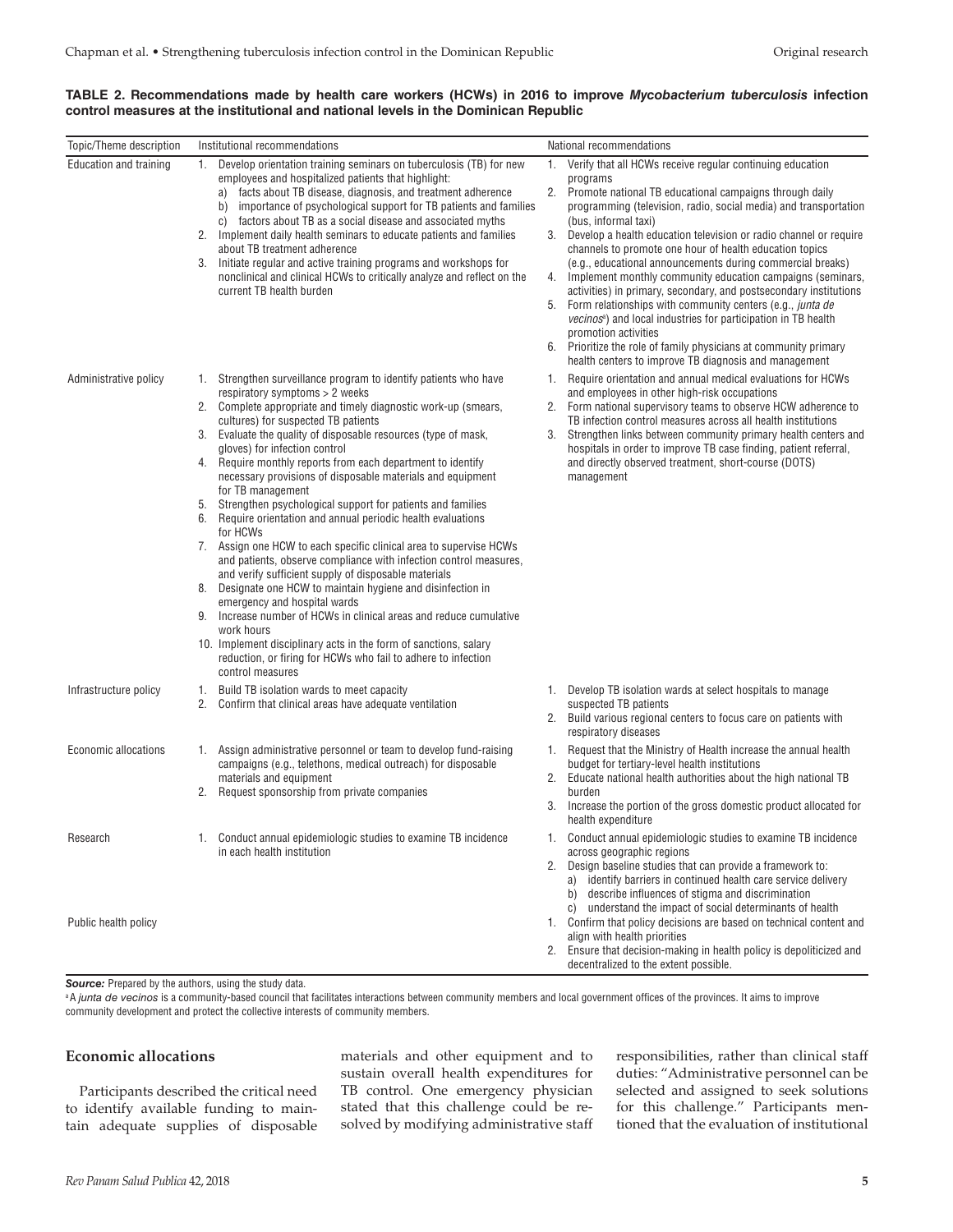budgets, compared to proposed and actual health expenditures, could support financial requests to the country's MoH. An emergency physician emphasized that institutions with increased health expenditures (due to substantial annual patient admissions, external consultations, and emergency visits) should have increased funding to meet the demand for services: "This hospital receives larger numbers of patients than other health institutions . . . . The supply of disposable materials should be three times greater than any other hospital because of the large number [of patients]." Another emergency physician suggested that additional fund-raising could reduce at least one financial burden on the institution: "Health campaigns can raise funds to buy protective masks."

# **Research**

Participants stated that research studies are essential for analyzing and evaluating basic health indicators, identifying enablers and barriers in service delivery, and examining influences of stigma and social determinants of health on health outcomes. One nurse in the department of emergency medicine commented on the power of research findings to modify current clinical practices: "Research produces recommendations that can inform us about what is needed for proper use and management of TB pathology." In addition, a nurse in the department of internal medicine said that the exchange of research findings is crucial for all countries, especially health systems that encounter similar challenges in service delivery and health outcomes: "Research can yield innovative approaches that can be directly applied from one country to another. This can facilitate change in infection control practices."

# **DISCUSSION**

This is the first known study to examine HCWs' practical recommendations for improved TB control in health institutions and the general community in the Dominican Republic. Increased capacity-building for clinicians was deemed fundamental for strengthening *M. tuberculosis* infection control practices and treatment adherence. Pilot capacity-building programs in TB infection control, epidemiology, and operations

research applied in Latvia, Mexico, Nigeria, Russia, South Africa, and Vietnam have resulted in successful educational training (27) and improvements in *M. tuberculosis* infection control (28). Hence, once physicians and nurses are trained in their designated pedagogical models, they can reinforce their new expertise in adherence to *M. tuberculosis* infection control measures. They can also gain insight on holistic and multidimensional TB care and develop health promotion activities that educate TB patients and families about available resources that support long-term TB management.

The study participants indicated that administrative policies can add more oversight to *M. tuberculosis* infection control practices, ranging from continued surveillance programs to annual periodic health evaluations for HCWs. These policy additions have four benefits. First, prevalence of latent and active TB among HCWs can be carefully recorded and documented, ensuring prompt diagnosis and management. Second, departmental records can quantify medications and supplies and confirm that stock meets institutional demands for best practices. Third, by increasing the number of HCWs per work shift and distributing responsibilities, overall job stress and burnout can be reduced (29). Fourth, monetary or legal sanctions for failed adherence to recommended infection control practices could underscore critical changes in the organizational culture within the health institution that prioritize HCWs' physical and mental health. These deterrents may also motivate HCWs to consistently use infection control practices.

Participants mentioned that institutional policies should focus on environmental controls for proper TB management in health institutions. Institutions with sufficient ventilation to control airflow in patient rooms can reduce biological threats of nosocomial *M. tuberculosis* transmission (4−6). However, with few existing isolation wards in the Dominican Republic, and national renovation of more than 50 hospitals since 2013, HCWs have the academic training and expertise to influence changes in institutional policies that promote *M. tuberculosis* infection control practices within their health institutions. With the national TB budget of US\$ 15 million in 2017 (which is consistent with reported TB budgets of US\$ 15−21 million since 2013) (9), MoH leaders can consider hospital utilization rates and reevaluate the national budget designated for Dominican health institutions.

Likewise, by highlighting the need for increased capacity in research, participants emphasized that epidemiologic and other baseline studies are essential to better understand TB transmission dynamics in the Dominican Republic. For example, regular hospital and community assessments can identify barriers that hinder treatment adherence among TB patients (30). By identifying barriers specific to the Dominican Republic's population, HCWs can foster sustainable, ethical health care service delivery and minimize TB-associated stigma. In turn, this may encourage the MoH to develop stronger clinical and community measures and policies. A closer review of the national budget for each health institution and an emphasis on strengthening local and national health leadership could highlight limitations in the health system. Therefore, evidence-based public health policy should incorporate three domains in order to strengthen *M. tuberculosis* infection control practices in the Dominican Republic: 1) process (e.g., approaches linked with policy approval); 2) content (e.g., components considered effective); and 3) outcomes (e.g., documented effects of policy) (31).

This exhaustive examination adds value to clinical practice by stressing potential modifications of infection control standards across health institutions in the Dominican Republic. Our study findings were presented to health officials at the Dominican NTP and selected hospitals for review prior to publication. However, there were some limitations in the study design and analysis. First, two authors analyzed the data for final themes, incorporating the techniques of participant checking for feedback on the final consensus of recommendations and peer debriefing with qualitative research experts for advice on study design and analysis. We acknowledge that that our data analysis could be interpreted in additional ways (32). Second, the focus groups did not incorporate rank ordering of the six themes, based on the weighted contribution of importance to TB infection control measures. Adding rank ordering of the themes might have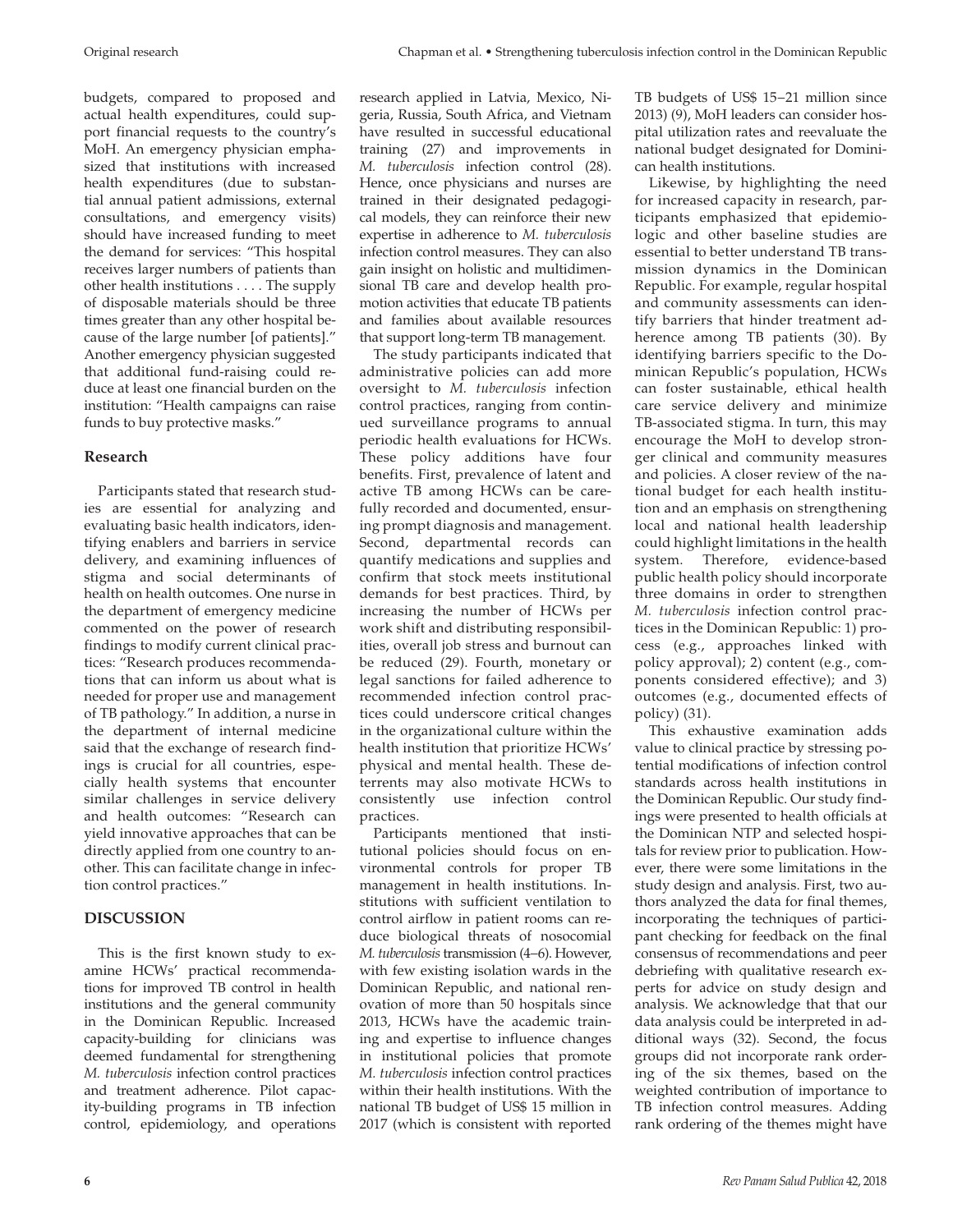accentuated one theme over another, thus simplifying formal briefings to the country's MoH.

The observed "knowledge–action gap," described as inconsistencies in HCWs' application of clinical knowledge to practice (8), results in ineffective TB prevention and control in health institutions in the Dominican Republic. Direct consultation with front-line HCWs about their perceived limitations of *M. tuberculosis* infection control practices at the institutional and national levels can add value to their recommendations for enhanced TB control efforts. Likewise, these recommendations can serve as a framework for continued national dialogue with the Dominican MoH on policy reform. This is especially valuable since the Dominican Republic is a middle-income country with an established MoH national budget and political commitment to TB control. Hence, this study can serve as a model for other low and intermediate TB burden countries that share national priorities for strengthening HCWs' leadership in clinical practice, supporting TB elimination efforts, and improving population health.

# **Conclusions**

The Dominican HCWs believe that *M. tuberculosis* infection control measures can be strengthened at the institutional and national levels by emphasizing their practical recommendations for education and training, administrative policy, infrastructure policy, economic allocations, research, and public health policy. Future efforts may combine these recommendations with evidence-based strategies in *M. tuberculosis* infection control, thus paving the way for interventions in specific target areas that empower HCWs as institutional and national health leaders in TB prevention.

**Acknowledgments.** Theauthors wish to thank the participants for giving their time to describe their unique viewpoints and experiences regarding TB infection control in their clinical practice. We acknowledge the research support from the Dominican Republic's NTP, O&M Medical School, and selected health institutions. We recognize the academic mentorship of Dr. Mary Ellen Young and peer

debriefing provided by the University of Florida Qualitative Research Colloquium during the data design and analysis. We also acknowledge the logistical support from Dr. Guillermo Hernández, Mr. Saulo Rodríguez, and Mrs. Cristina Ventura.

**Funding.** This work was supported by the Gatorade Trust through funds distributed by the University of Florida Department of Medicine. Travel expenses were provided by the University of Florida Department of Environmental and Global Health. In-country academic space was provided by O&M Medical School (O&Med). The funders and sponsors had no role in study design, data collection and analysis, the decision to publish, or preparation of the manuscript.

#### **Conflicts of interest.** None declared.

**Disclaimer.** Authors hold sole responsibility for the views expressed in the manuscript, which may not necessarily reflect the opinion or policy of the *RPSP/ PAJPH* or PAHO.

- 1. Baussano I, Nunn P, Williams B, Pivetta E, Bugiani M, Scano F. Tuberculosis among health care workers. Emerg Infect Dis. 2011;17(3):488−94.
- 2. von Delft A, Dramowski A, Khosa C, Kotze K, Lederer P, Mosidi T, et al. Why healthcare workers are sick of TB. Int J Infect Dis. 2015;32:147−51.
- 3. Menzies D, Joshi R, Pai M. Risk of tuberculosis infection and disease associated with work in health care settings. Int J Tuberc Lung Dis. 2007;11(6):593−605.
- 4. Jensen PA, Lambert LA, Iademarco MF, Ridzon R, CDC. Guidelines for preventing the transmission of Mycobacterium tuberculosis in healthcare settings, 2005. MMWR Recomm Rep. 2005;54(RR-17):1−141.
- 5. World Health Organization. Guidelines for the prevention of tuberculosis in health care facilities in resource limited settings. Geneva: WHO; 1999.
- 6. TB CARE I. International standards for tuberculosis care. 3rd ed. The Hague: TB CARE I; 2014.
- 7. Pai M, Kalantri S, Aggarwal AN, Menzies D, Blumberg HM. Nosocomial tuberculosis in India. Emerg Infect Dis. 2006;12(9):1311−8.
- 8. Haines A, Kuruvilla S, Borchert M. Bridging the implementation gap between knowledge and action for health. Bull World Health Organ. 2004;82(10):724−32.

9. World Health Organization. Tuberculosis country profile: Dominican Republic, 2016. Geneva: WHO; 2017.

**REFERENCES**

- 10. Mauch V, Melgen R, Marcelino B, Acosta I, Klinkenberg E, Suarez P. Tuberculosis patients in the Dominican Republic face severe direct and indirect costs and need social protection. Rev Panam Salud Publica. 2013;33(5):332−9.
- 11. Suiter SV. Community health needs assessment and action planning in seven Dominican bateyes. Eval Program Plann. 2017;60:103−11.
- 12. Genao M, Rodríguez A. Prevalencia de enfermedad tuberculosa en trabajadores de salud a nivel nacional, República Dominicana, 2005–2012. In: Ministerio de Salud Pública y Asistencia Social. Programa National de Tuberculosis. Investigación operativa en tuberculosis, 2011–2013: dossier de investigaciones. Santo Domingo: MISPAS; 2013:195–205.
- 13. Chapman HJ, Veras-Estévez BA, Pomeranz JL, Pérez-Then EN, Marcelino B, Lauzardo M. Perceived barriers to adherence to tuberculosis infection control measures among health care workers in the Dominican Republic. MEDICC Rev. 2017;19(1):16−22.
- 14. Chapman HJ, Veras-Estévez BA, Pomeranz JL, Pérez-Then EN, Marcelino B, Lauzardo M. The role of powerlessness among health care workers in

tuberculosis infection control. Qual Health Res. 2017;27(14):2116−27.

- 15. Barbour RS. Making sense of focus groups. Med Educ. 2005;39(7):742−50.
- 16. Bernard HR. Research methods in anthropology: qualitative and quantitative approaches. 5th ed. Lanham, Maryland: AltaMira Press; 2011.
- 17. Krueger RA. Focus groups: a practical guide for applied research. Beverly Hills, California: Sage; 1988.
- 18. Kidd PS, Parshall MB. Getting the focus and the group: enhancing analytical rigor in focus group research. Qual Health Res. 2000;10(3):293−308.
- 19. Charmaz K. Constructing grounded theory: a practical guide through qualitative analysis. Los Angeles: Sage; 2006.
- 20. Schatzman L. Dimensional analysis: notes on an alternative approach to the grounding of theory in qualitative research. In: Maines DR, ed. Social organization and social process. New York: Aldine De Gruyter; 1991;303−14.
- 21. Birks M, Chapman Y, Francis K. Memoing in qualitative research: probing data and processes. J Res Nurs. 2008;13(1):68−75.
- 22. Corbin JM, Strauss A. Grounded theory research: procedures, canons, and evaluative criteria. Qual Sociol. 1990;13(1):3−21.
- 23. Ryan GW, Bernard HR. Techniques to identify themes. Field Methods. 2003;15(1):85−109.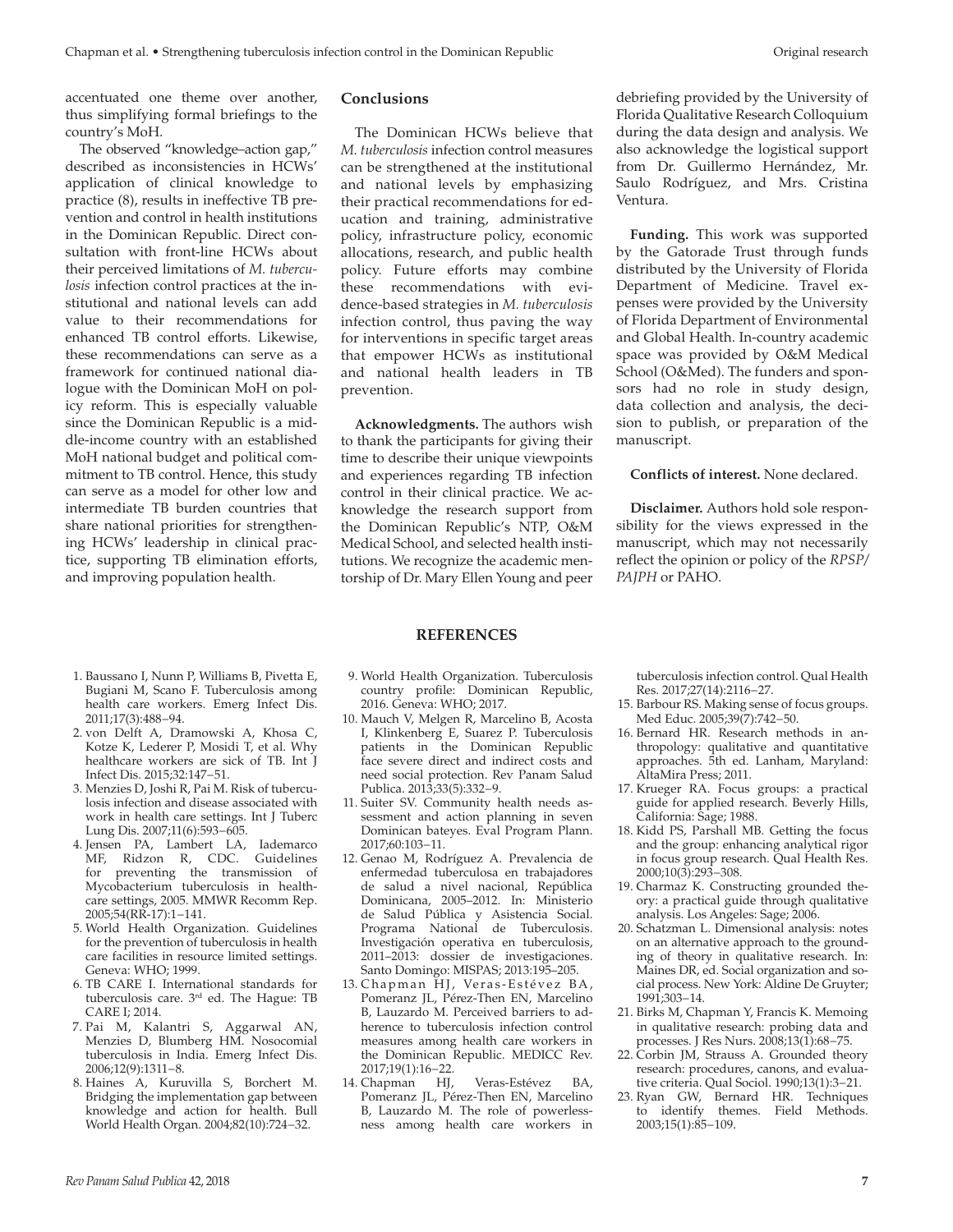- 24. Guba EG. Criteria for assessing the trustworthiness of naturalistic inquiries. Educ Commun Tech. 1981;29:75−91.
- 25. Tong A, Sainsbury P, Craig J. Consolidated criteria for reporting qualitative research (COREQ): a 32-item checklist for interviews and focus groups. Int J Qual Health Care. 2007;19(6):349−57.
- 26. Lincoln YS, Guba EG. Naturalistic inquiry. Newbury Park, California: Sage; 1985.
- 27. Laserson KF, Binkin NJ, Thorpe LE, Laing R, Iademarco MF, Bloom A, et al. Capacity building for international tuberculosis control through operations research training. Int J Turberc Lung Dis. 2005;9(2):145−50.
- 28. Dokubo EK, Odume B, Lipke V, Muianga C, Onu E, Olutola A, et al. Building and strengthening infection control strategies to prevent tuberculosis – Nigeria, 2015. MMWR Morb Mortal Wkly Rep. 2016;65(10):263−6.
- 29. Seo H, Kim H, Hwang S, Hong S, Lee I. Predictors of job satisfaction and burnout among tuberculosis management nurses and physicians. Epidemiol Health. 2016;38:e2016008.
- 30. Munro SA, Lewin SA, Smith HJ, Engel ME, Fretheim A, Volmink J. Patient adherence to tuberculosis treatment: a systematic review of qualitative research. PLoS Med. 2007;4(7):e238.
- 31. Brownson RC, Chriqui JF, Stamatakis KA. Understanding evidence-based public health policy. Am J Public Health. 2009;99(9):1576−83.
- 32. Miles MB, Huberman AM, Saldaña J. Qualitative data analysis: a methods sourcebook. 3rd ed. Thousand Oaks, California: Sage Publications Inc.; 2014.

Manuscript received on 16 January 2018. Revised version accepted for publication on 13 June 2018.

**Recomendaciones de los trabajadores de salud para fortalecer el control del contagio de la tuberculosis en la República Dominicana**

**RESUMEN** *Objetivo***.** Definir las recomendaciones prácticas de los trabajadores de salud para consolidar la adhesión a las prácticas de control de la infección por *Mycobacterium tuberculosis* en instituciones de salud y otros lugares de la República Dominicana.

*Métodos***.** En este estudio cualitativo, se organizaron 10 grupos de debate, con un total de 40 trabajadores clínicos (24 médicos, 16 enfermeras), en dos instituciones de nivel terciario de la República Dominicana en el 2016. El análisis para ampliar las recomendaciones de los trabajadores de salud a fin de estimular a los trabajadores clínicos a adherirse a las prácticas de control de la infección por *M. tuberculosis* se basó en teoría fundamentada. Para garantizar la fiabilidad y validez de los resultados, los autores analizaron los datos e incorporaron el asesoramiento sobre el diseño y el análisis del estudio a cargo de expertos cualitativos y la verificación de la información con los participantes sobre los temas finales.

*Resultados***.** Se encontraron seis temas emergentes: 1) educación y capacitación; 2) política administrativa; 3) política de infraestructura; 4) asignaciones económicas; 5) investigación; y 6) política de salud pública.

*Conclusiones***.** En iniciativas futuras para el control de la infección por *M. tuberculosis* en entornos de escasos recursos, se pueden combinar las recomendaciones de los trabajadores de salud con estrategias basadas en evidencia. De esta forma se podría allanar el camino para llevar a cabo intervenciones que ayuden a los trabajadores de salud a aplicar las medidas de control de la infección por *M. tuberculosis* en la práctica clínica.

**Palabras clave** Grupos focales; teoría fundamentada; personal de salud; control de infecciones; transmisión de enfermedad infecciosa; *Mycobacterium tuberculosis*; exposición ocupacional; República Dominicana.